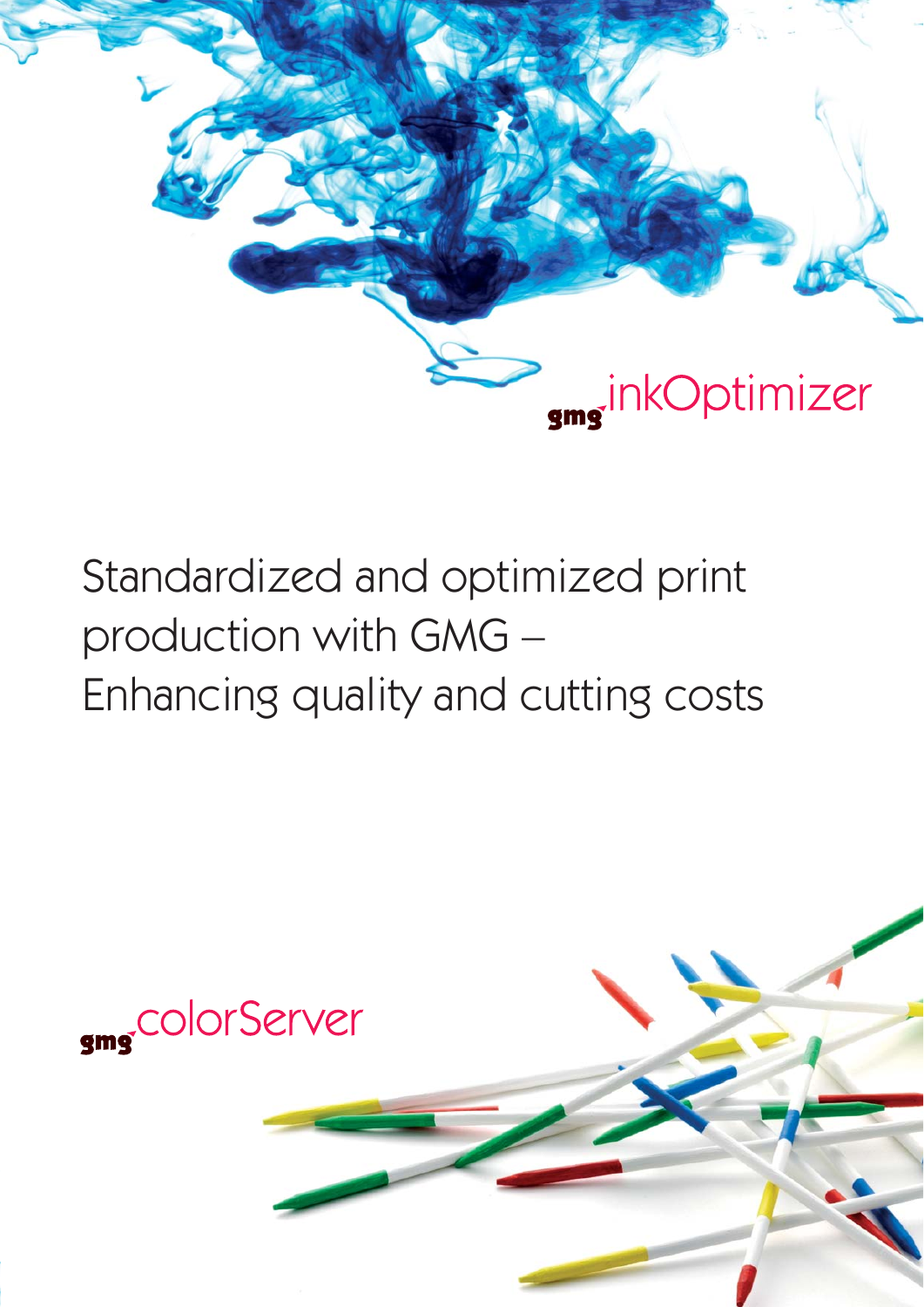# Enhanced print production with GMG ColorServer and GMG InkOptimizer Sheet Fed Offset

The printing industry has been in a state of upheaval for some time. Slowly but surely, a transformation is taking place, from singlepiece production characterized by manual skills to industrial scale, automated production. In times of growing competition, printers are forced to confront topics like in-house standardization, process optimization and automation.

After all, on the one hand there are the customers, who demand top quality and maximum flexibility at the lowest possible price. On the other hand, there are the suppliers, who have announced price increases, in particular, for printing inks and paper.

In addition, sheet-fed offset printing is one of the most commonly used processes in the world, meaning that there is massive competition. To be able to continue operating successfully in the future, printers need to position themselves today if they want to survive and prosper tomorrow. They can do this by offering either cost advantages, high quality or particular flexibility. GMG has just the right tools for the job, enabling printers to successfully ride the storm of competition and make a lasting impression on their customers.



GMG ColorServer: maximum efficiency and quality in automatic color *conversion*

GMG ColorServer and GMG InkOptimizer Sheet Fed Offset give printers the opportunity to automate their workflow, and to standardize and optimize their print data. The main aim of these efforts is to enhance print quality, while at the same time cutting costs.

In this context, GMG ColorServer performs efficient color space transformations from one color standard to another. GMG InkOptimizer Sheet Fed Offset additionally optimizes the print data by reducing the level of chromatic inks and simultaneously

increasing the black component. The printing process is far more stable and greatly simplified as a result. GMG stands for top-class color management expertise in this respect. It's not without reason that the certified and award-winning proofing solutions and color profiles from GMG are the de facto standard in illustration gravure printing. However, other segments of the printing industry also stand to gain from the quality of the GMG products. GMG ColorServer and GMG InkOptimizer Sheet Fed Offset are already being used successfully by numerous well-known printers. Now, sheet-fed offset printers, in particular, can benefit from the GMG solutions.



*GMG InkOptimizer Sheet Fed Offset: enhanced print production due to automatic ink reduction*

Color management and working according to standards are the key to success. Only in this way can color be communicated exactly, reproducible and in a controlled fashion through every step of the print production process. The GMG products do their jobs at various points in the workflow:

A typical color management workflow involves numerous companies and departments. However, the multiple interfaces frequently cause problems. To ensure that the required quality is ultimately produced, it is essential to structure the entire color management workflow as efficiently as possible. Since data can be delivered from external suppliers  $\bullet$  or created internally  $\bullet$ , having to work with a wide variety of data formats, and also color spaces, is inevitable.

GMG ColorServer <sup>3</sup> plays a central role in the color management workflow, since its task is to convert the data to a uniform color standard by separation, reseparation or color conversion. This is the only way of ensuring that all images have a uniform color appearance when printed. The next step involves use of the GMG proofing system  $\blacktriangleleft$  to proof the data in accordance with the printing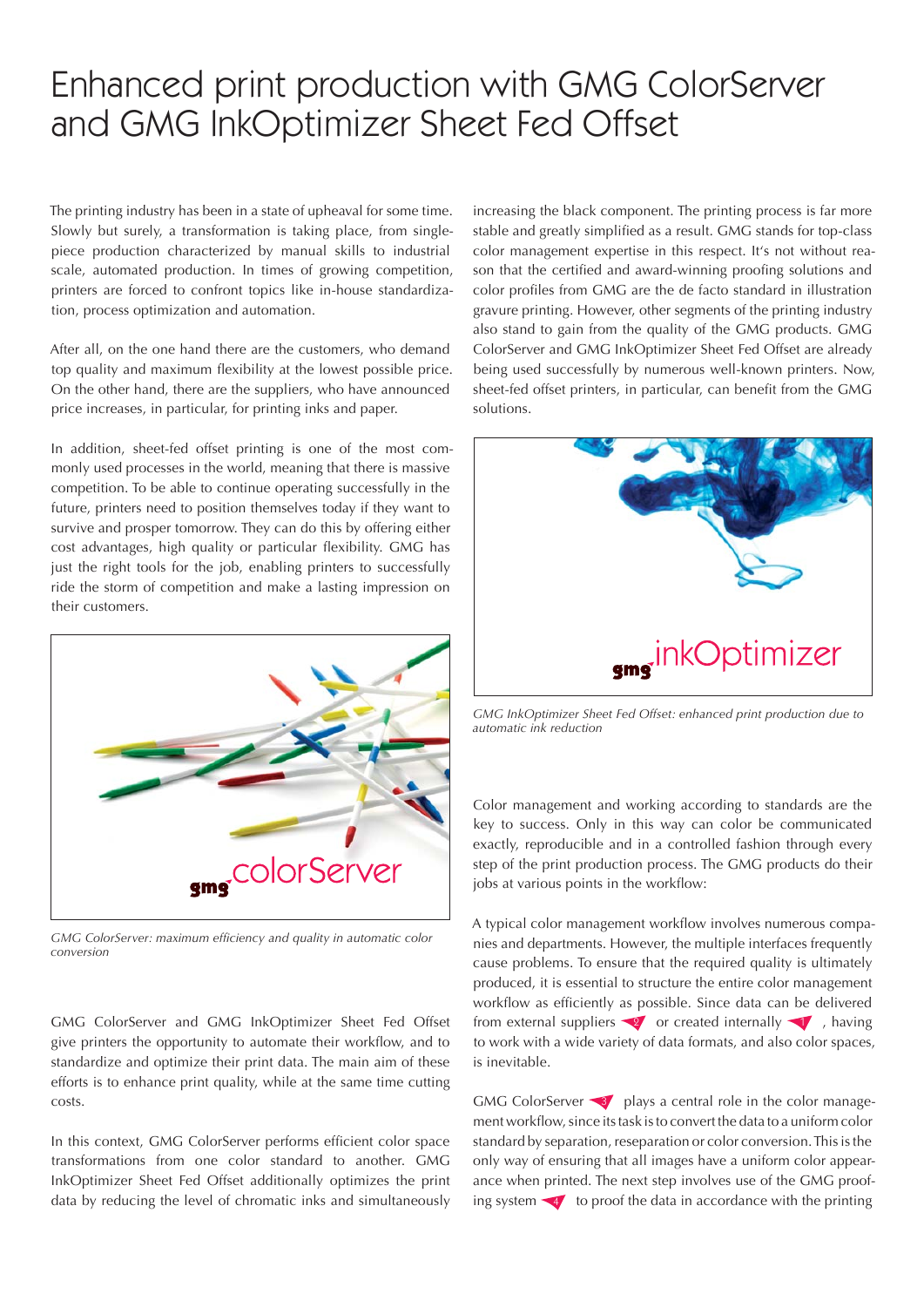# **GMG Color Management Workflow**



standard subsequently to be used. The proof can be verified using GMG ProofControl  $\blacktriangleright$  , which documents the fact that the proof really does comply with the predefined parameters, such as ISO 12647-2 or a user-defined in-house standard, and is valid as a contract proof. Ink reduction is then performed with GMG InkOptimizer Sheet Fed Offset  $\bigcirc$  . This leads to improved printing properties in sheet-fed offset printing, because the optimized print data make it easier for the printer to achieve the color appear-

ance of the contract proof – provided, of course, that the press really complies with the parameters of the ISO standard or a user-defined in-house standard. GMG PrintControl Pro and GMG RapidCheck T are used for this task. GMG RapidCheck examines whether the press prints in accordance with the defined standard. If this is not the case, the parameters are corrected with the help of GMG PrintControl Pro. Use of the GMG products in the different process steps guarantees problem-free, high-quality production.

# Reliable print production due to efficient color space transformation with GMG ColorServer

International standards, such as ISO 12647-2, PDF/X or the Media Standard Printing, help ensure defined communication between all the players involved in print production. This makes processes controllable, and the printed result predictable. But despite these guidelines, problems occur time and again in the various stages of the process:

## Delivery of RGB data

As a result of the digital camera boom, the increase in media-neutral production of print data, and the possibilities offered by the PDF/X-3

standard, it is often the case that RGB data is delivered for printing. This data first require conversion to the right CMYK color space, appropriate adaptation of the resolution, and sharpening. However, separation using ICC profiles results in the color impression of image and vector elements changing to a greater or lesser degree, depending on the Rendering Intent used (perceptual or relative colorimetric with black point compensation). At the same time, the resultant color appearance is also dependent on the source and target color spaces used. Separation using different color spaces (sRGB, Adobe RGB, ECI-RGB) produces deviating, inconsistent color results.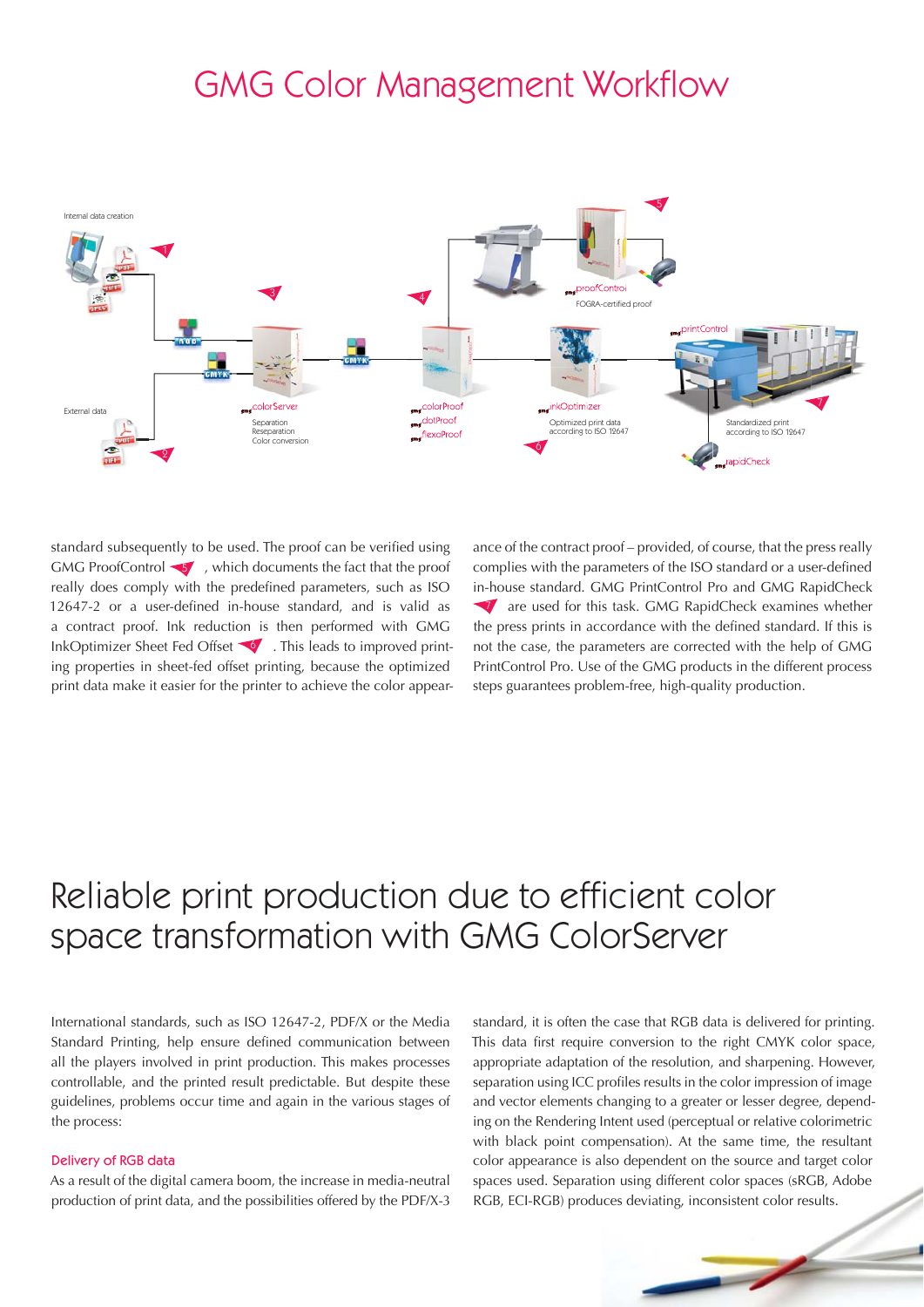#### Different separation settings

Although the print data is often available in the correct color space – having been prepared in accordance with ISOcoated v2 (39L), for example – there are nevertheless problems when it comes to simultaneous, optimum control of the color and gray balance for all elements on the press. This is particularly the case when data supplied from different sources is to be printed in a single form. In this respect, the separation settings have a major influence on the consistency of the printed results. If the settings for black composition and total ink application do not match, the effect of the different color composition is that the differently separated elements also deviate in other directions in the event of color fluctuations.

### Change of press or substrate at short notice

Imagine that print jobs created for a particular press need to be printed on a different press or different paper at short notice. To deliver optimum quality in such a case, the respective print data needs to be reprocessed, giving consideration to the paper color, the size of the color space, the total ink application, and the tone value increase of the respective output conditions. Conventional conversion using ICC profiles yields unsatisfactory results, since they change the color composition: intermediate conversion into the three-color CIELab color space causes the original separation to be lost, and the black channel is composed of four colors following conversion.

In the situations just described, intervention requires a great deal of manual effort and extensive expertise – primarily because common prepress software products have no automatic functions whatsoever, and because PDF files are not easy to manipulate. This gave rise to the wish for automated transformation of data from an existing color space to a different target color space. The name of the solution for all these tasks is GMG ColorServer. Using hot folder technology, it transforms color spaces fully automatically, in a matter of seconds, and in the familiar, high quality that users have come to expect from GMG.

Furthermore, other tasks can also be handled automatically, such as matching of the image resolution and corresponding sharpening, adaptation of spot colors via the gradation curve, and changing or normalizing file formats. GMG ColorServer is totally PDF/X-compatible in this context, since all color profiles in PDF files are detected automatically and the elements processed accordingly. At the same time, it is easy to integrate into any workflow, since it is capable of processing a very wide variety of file formats, such as PDF, PS, TIFF, TIFF/IT, JPEG, CT/LW and EPS files. GMG's 4D DeviceLink technology ensures that the input color values of the source color space are directly linked to the color values of the target color space in the color profiles. That gives the following advantages:

#### RGB-to-CMYK separation

The color composition of RGB data separated with GMG ColorServer is far more harmonious than that of separations generated by the ICC method. This means that less post-editing is needed, and there are fewer problems when printing (e.g. breaks, color shifts). Moreover, the innovative GMG Gamut Mapping algorithms make optimum use of the target color space in order to transfer the contrast and the image definition in the shadows into the printing color space. The paper color of the target color space is also taken into account during separation, resulting in optimum preservation of the gray balance.

#### CMYK reseparation

The reseparation of CMYK data creates a uniform color composition. The black composition and total ink application of data with different separation



*The quality of color conversion can be tested with the GMG SmoothCheck ISOcoated (27L) on the basis of the vignettes.*



*Following conversion to ISOcoated\_ v2 (39L) with GMG, the original black channel is preserved.*



*After the same conversion with ICC, the original black channel is lost and composed of four colors instead.*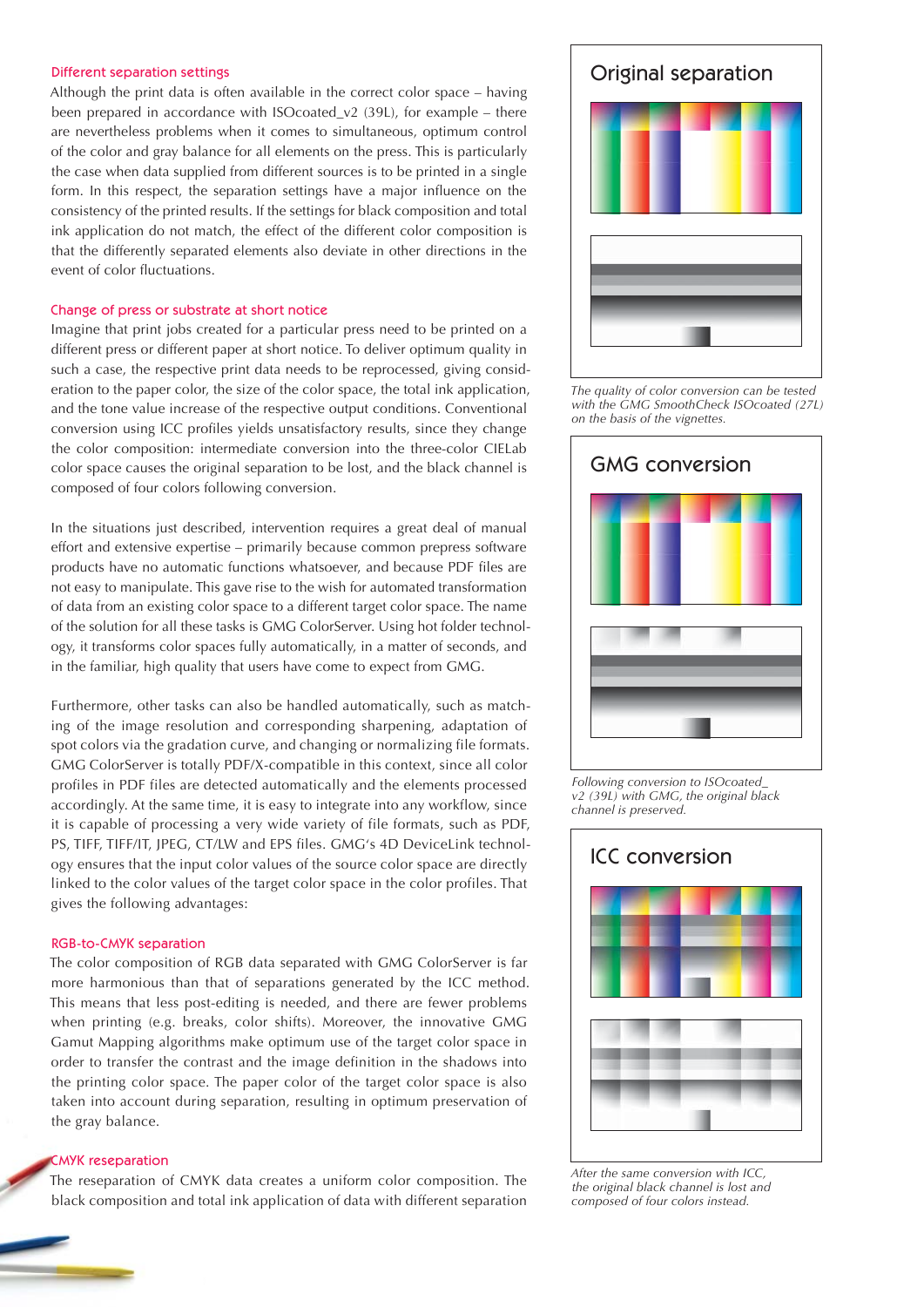settings are harmonized, without altering the color appearance. At the same time, the original black channel is preserved, and that is instantly noticeable when printing. The press controls can be adjusted to the required printed result faster because all elements behave identically owing to the uniform color composition. Material consumption and make-ready times are reduced, while quality is enhanced at the same time.

# CMYK-to-CMYK conversion

The CMYK data is converted from one standard to another (industry or in-house standard) during conversion. The original color composition is again preserved, meaning that, for example, a black vignette is not composed of four colors after conversion and is rendered homogeneously. If required, primary colors can also be preserved in their original form. In addition, the total ink application is harmoniously reduced by intelligent algorithms. To preserve the color impression on different papers, the paper color is taken into account during conversion. This increases the printer's flexibility. The color space of a print job created for a specific combination of printing process, press, ink and paper can be transformed into a different color space at any time and reproduced with full color fidelity under totally different printing conditions. This makes it possible to react swiftly to customers' requests for changes, while at the same time ensuring great flexibility as regards press utilization.

### Profiles included

Included in the scope of supply of GMG ColorServer is a whole range of profiles for all common standards, such as PSR, ISO, SWOP, GRACoL, JMPA/JPMA, 3DAP, sRGB, Adobe RGB and ECI-RGB. However, printers can also create their own, individual profiles using the ProfileEditor supplied.

# GMG InkOptimizer Sheet Fed Offset – Optimized print production due to automatic ink reduction



*The RGB image data was separated in with GMG to ISOcoated\_v2.*



*After processing with GMG InkOptimizer Sheet Fed Offset, the chromatic color component is reduced and the image is composed with far more black.*

GMG InkOptimizer Sheet Fed Offset offers medium-sized and large sheet-fed offset printers a software solution for fully automatic optimization of their print data. The printing properties are stabilized and improved as a result, with cost savings achieved at the same time – important arguments for efficient print production.

Optimization of the print data is controlled using GMG's 4D DeviceLink technology. This has the advantage that the original black channel is preserved. In addition, critical elements that were previously composed of several colors are largely composed of black after optimization. This reduces the total ink application, while the visual color impression is retained at the same time. The colorimetric difference is close to  $\Delta E = 0$ .

# Advantages in print production

The optimized color composition has decisive advantages. Not only is the contrast and definition of images improved, but the higher proportion of black is also particularly noticeable when controlling the gray balance, since it behaves far more stably over the entire print run and reacts less to color fluctuations. This has a